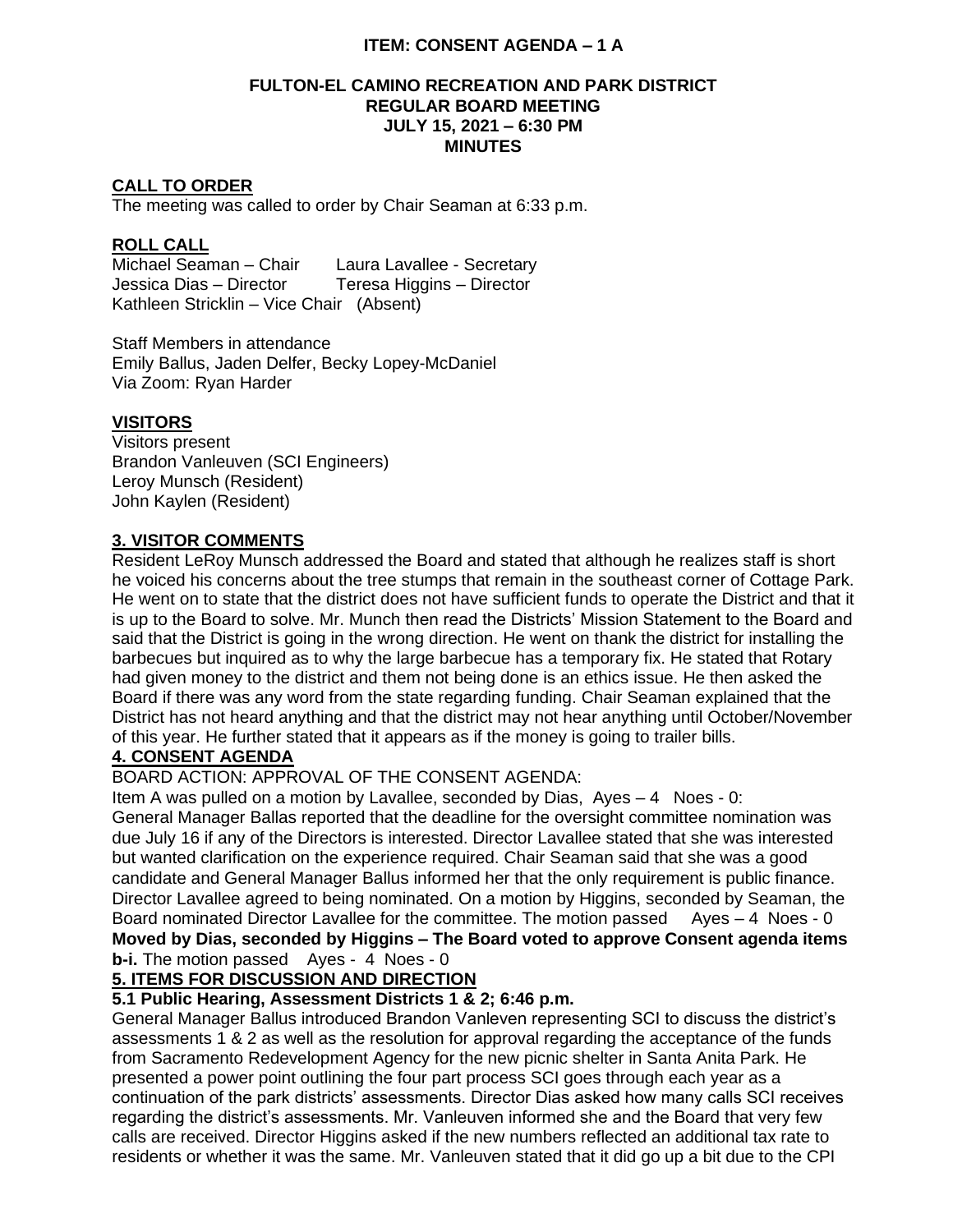(Consumer Price Index).

Resident John Kaylen asked the Board of Directors if the assessments are new or a yearly update. He also asked what "Zones" mean. Chair Seaman informed Mr. Kaylen that two zones exist for the assessments. Zone B, the smaller of the two is located near Watt Avenue and Edison and that 80% of residents fall within the "Zone" A of the assessments. He informed Mr. Kaylen that the District does reassess annually based on the requirements set forth by proposition 218. On a motion by Director Higgins seconded by Director Lavallee the Board voted to approve the following two resolutions: Vote: Ayes – 4 Noes - 0

- a. Resolution 2021/22-1, Approving Engineers report, Parks Maintenance and Recreation Improvement Assessment District (Assessment #1)
- b. Resolution 2021/22-2, Approving the Parks Maintenance and Recreation Improvement District (Assessment # 2)

## **5.2 Resolution: Acceptance of Grant Funds from Sacramento Housing and Redevelopment Agency Grant**

General Manager Ballus informed the Board that the District is receiving just over \$60,000 for a new gazebo that will be installed in Santa Anita Park near the Bell Street entrance. Chair Seaman asked that staff contact the residents around the park to obtain input as to the where the gazebo should be placed.

On a motion by Director Dias, seconded by Director Higgins the Board voted to approve resolution #2021/22-3. Vote: Ayes – 4 Noes - 0

**6. INFORMATION ITEMS** – No comments

# **6.1 General Manager's Report**

General Manager informed the Board that she attended the CARPD conference and was pleased to announce that the district received a safety award from CARPD. She also informed the Board that she has also attended the General Manager's Summit the end of June. General Manager Ballus went on to tell the Board that she dropped by the July  $4<sup>th</sup>$  event at Cottage pool that was co-sponsored by Fulton Avenue. Chair Seaman commented that in light of school district's need for social distancing in the classroom due to covid-19, his After Learning program that he presented on at the CARPD conference might work well in our community.

General Manager Ballus addressed Mr. Munch's earlier comments to clarify the Board as to what occurred. She went on to state that the agreement with Rotary was that the funds they donated were for the clean-up event and that the district could use the funds anyway necessary. She went on to inform the Board that the clean-up event at Cottage Park was over double the cost of the donation. She further stated that Mr. Munsch is entitled to his opinion about the barbecues and that she has discussed the matter with Mr. Munsch.

**7.0 Committee Reports** – Admin/Finance met and Director Higgins reported that the committee is working with staff to finalize things for the new fiscal year budget that will be presented at the August meeting.

# **8. Director's Comments**

Higgins – The fact that we are no longer doing the after-school program with San Juan USD is it possible to increase the size of our after school program. Superintendent McDaniel informed the Board that our after-school program is actually bouncing back from covid-19 and that the numbers for the 2021 school year are looking good. She went on to remind the Board that although we are no longer involved with the free San Juan program that it will continue at our school sites staffed by the school district. Parents still have the choice to make on sending their children to the free Bridges program or the district's fee-based program. Superintendent McDaniel assured the Board that staff is doing a good job with the number of children in the program meeting the covid-19 protocol numbers. General Manager Ballus stated that it very difficult to hire staff for the program. Dias – No comments

# Lavallee – No comments

Seaman – Commented that he too attended the CARPD conference and that he was pleased to see that they are working with the state legislators. Chair Seaman went on to say that he attended the San Juan USD redistricting meeting where it is being deciding between five trustees or seven.